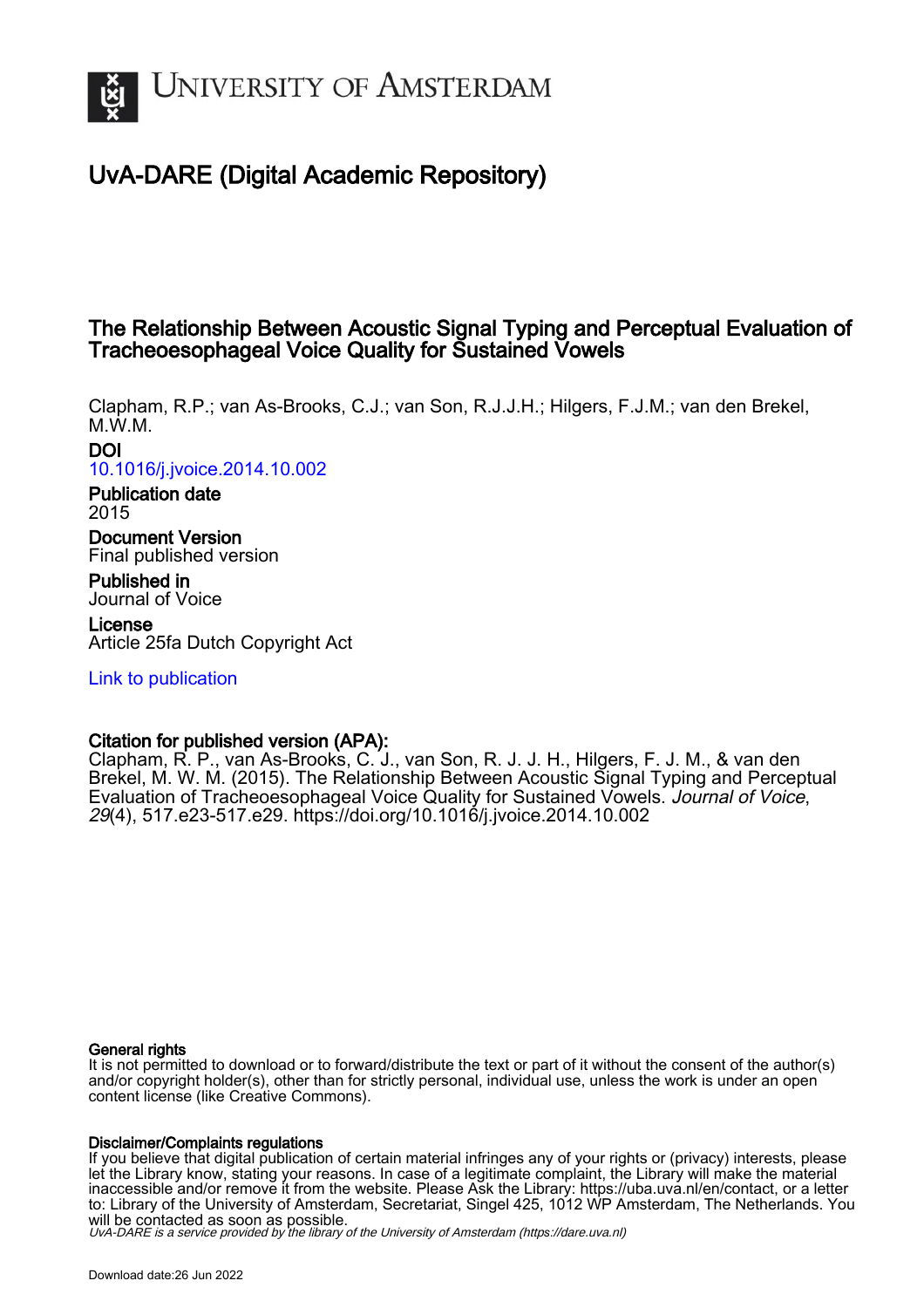# The Relationship Between Acoustic Signal Typing and Perceptual Evaluation of Tracheoesophageal Voice Quality for Sustained Vowels

\*,†Renee P. Clapham, †,‡Corina J. van As-Brooks, \*,†Rob J. J. H. van Son, \*,†Frans J. M. Hilgers, and \*,†Michiel W. M. van den Brekel, \*†Amsterdam, The Netherlands

**Summary: Objectives.** To investigate the relationship between acoustic signal typing and perceptual evaluation of sustained vowels produced by tracheoesophageal (TE) speakers and the use of signal typing in the clinical setting. Methods. Two evaluators independently categorized 1.75-second segments of narrow-band spectrograms according to acoustic signal typing and independently evaluated the recording of the same segments on a visual analog scale according to overall perceptual acoustic voice quality. The relationship between acoustic signal typing and overall voice quality (as a continuous scale and as a four-point ordinal scale) was investigated and the proportion of inter-rater agreement as well as the reliability between the two measures is reported.

**Results.** The agreement between signal type (I–IV) and ordinal voice quality (four-point scale) was low but significant, and there was a significant linear relationship between the variables. Signal type correctly predicted less than half of the voice quality data. There was a significant main effect of signal type on continuous voice quality scores with significant differences in median quality scores between signal types I–IV, I–III, and I–II.

**Conclusions.** Signal typing can be used as an adjunct to perceptual and acoustic evaluation of the same stimuli for TE speech as part of a multidimensional evaluation protocol. Signal typing in its current form provides limited predictive information on voice quality, and there is significant overlap between signal types II and III and perceptual categories. Future work should consider whether the current four signal types could be refined.

Key Words: Automatic evaluation–Head and neck cancer–Perceptual evaluation–Acoustic signal typing–Tracheoesophageal speech–Laryngectomy.

#### INTRODUCTION

Functional voice assessment requires a multidimensional approach to evaluation, and data should allow a clinician to determine whether a voice is classified normal or pathologic, the severity and cause of pathology, and allow tracking changes in voice over time.<sup>[1](#page-7-0)</sup> It is recommended that an evaluation protocol contain perceptual evaluation combined with acoustic, imaging, aerodynamic, and patient self-report measures.<sup>1</sup> A specialized protocol for voice assessment is required within the area of tracheoesophageal (TE) speech because the overall voice quality of substitute voicing should be compared with "near normal laryngeal voicing" rather than normal laryngeal voicing and performing acoustic evaluation can lead to unreliable and inaccurate measurements. This is because standard pitch-detection algorithms in general acoustic software fail when the speech signal has low or no fundamental frequency or high levels of noise.

Titze $<sup>2</sup>$  $<sup>2</sup>$  $<sup>2</sup>$  introduced acoustic signal typing for laryngeal speakers</sup> as a decision making tool on whether the researcher/clinician

Journal of Voice, Vol. 29, No. 4, pp. 517.e23-517.e29

0892-1997/\$36.00

2015 The Voice Foundation

<http://dx.doi.org/10.1016/j.jvoice.2014.10.002>

could collect reliable acoustic data. Signal typing involves categorizing recorded speech samples based on visual characteristics observed on narrow-band spectrograms. Van As et al<sup>3</sup> adapted Titze's signal-typing technique for TE voice and identified four signal types based on the spectral characteristics of this speaker group. Although the use of signal typing is recommended as a decision making tool, $2,3$  there is a relationship between signal type of sustained vowels and auditory-perceptual judgments of voice quality for running speech<sup>[3,4](#page-7-0)</sup> and as such, signal typing has been proposed as an indicator of the overall perception of voice quality or of functional voice outcome. $3-5$  The use of signal typing as part of a multidimensional evaluation of TE voice can be useful as it is estimated that 77% of TE speakers have a measurable fundamental frequency<sup>3</sup> and many acoustic measures will fail this population because of the lack of periodicity in the speech signal.

As noted by Van Gogh et al, $6$  there is a subjective component when performing signal typing and reliability and agreement measures warrant reporting just as auditory-perceptual reliability, and agreement measures are generally reported. Many studies investigating signal type for TE speech, however, have used classifications from a single evaluator or do not include procedural information on who performed classifications and do not include reliability information.<sup> $3-7$ </sup> The present study is unique in that we (a) consider the relationship of signal type and perceptual evaluation of the same stimuli and (b) use a scoring procedure that reflects the clinical setting. That is, rather than use mean scores of a large group of raters, we use consensus scores made by two speech pathologists.

This article explores the use of signal typing in its current form for TE voice and the relationship of signal type to

Accepted for publication October 2, 2014.

This research was supported in part by unrestricted research grants from Atos Medical (Horby, Sweden) and the Verwelius Foundation (Naarden, the Netherlands).

From the \*Amsterdam Center for Language and Communication, University of Amsterdam (ACLC/UvA), Amsterdam, The Netherlands; <sup>†</sup>Department of Head and Neck Oncology and Surgery, The Netherlands Cancer Institute-Antoni van Leeuwenhoek, Amsterdam, The Netherlands; and the  $\ddagger$ Department of Marketing and Clinical Affairs, Atos Medical, Hörby, Sweden.

Address correspondence and reprint requests to Renee P. Clapham, Amsterdam Center for Language and Communication, University of Amsterdam, Spuistraat 210, 1012 VT Amsterdam, The Netherlands. E-mail: [r.p.clapham@uva.nl](mailto:r.p.clapham@uva.nl)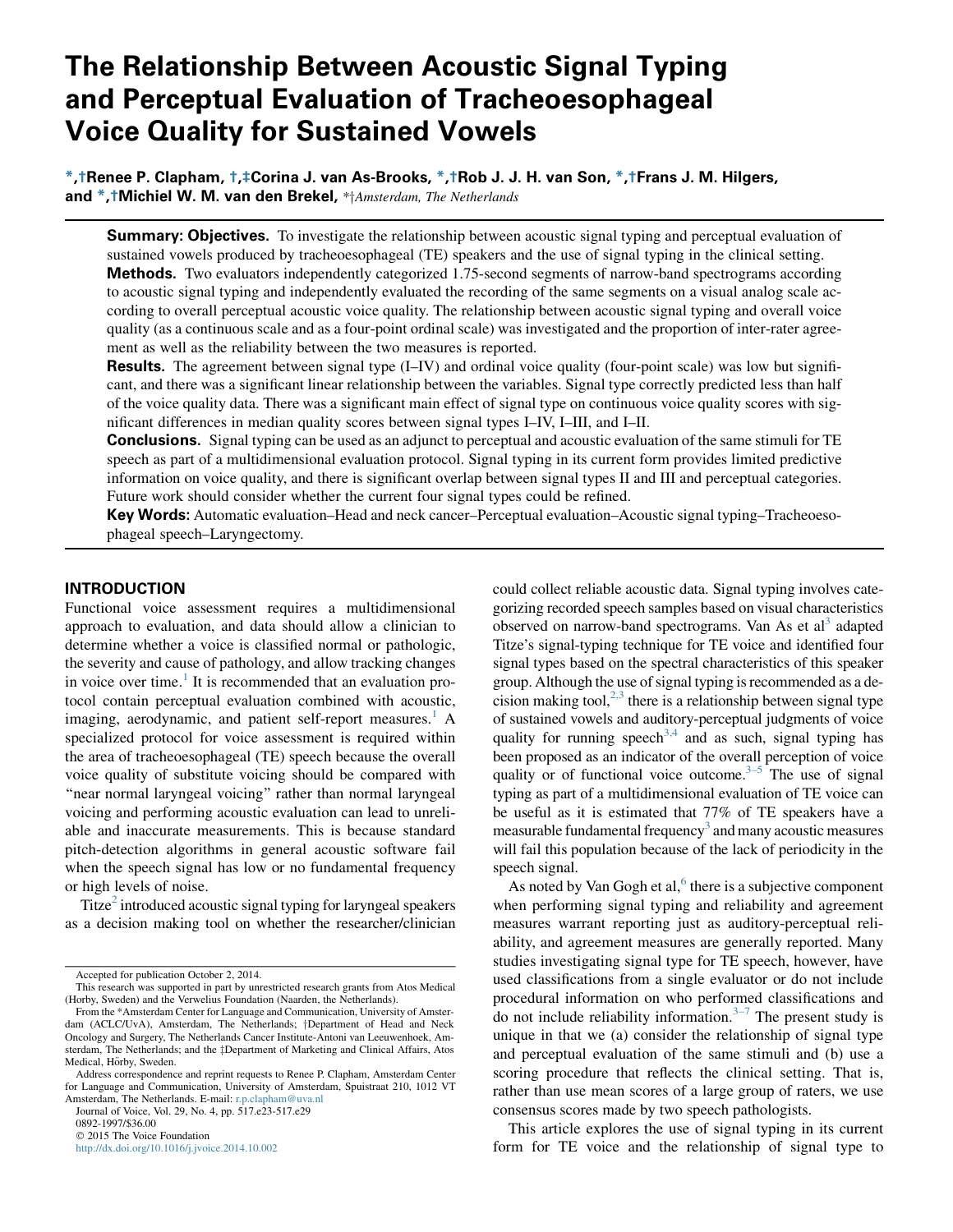perceptual scores of voice quality of the same stimuli. Our principal research line investigates the association between signal type and voice quality for the same stimuli and whether there is a predictive relationship between the two variables. Our secondary research line was to compare the inter-rater agreement and reliability of signal type evaluations with voice quality evaluations. The key variables are consensus acoustic signal type (ordinal data containing four categories) and consensus voice quality scores (continuous data 0–1000). We also use each rater's individual evaluations (ie, preconsensus evaluations) to report inter-rater agreement and reliability.

### METHODS

#### Audio stimuli

Audio recordings were collected at the Netherlands Cancer Institute (Amsterdam, The Netherlands) as part of various research studies between 1996 and 2009. All speakers produced a sustained /a/ as part of the recording procedure. All speakers provided informed consent at the time of data collection and granted use of the recordings for research purposes. As the recording conditions, settings, and equipment varied across the past studies, for the present study, we digitalized analog recordings, and all recordings were converted to 44.1 kHz sampling rate with 16-bit signed integer PCM encoding. No compression had been used on the recordings. Where possible, we used original recordings, but in several cases, only 2-second segments of the vowels were available.

The collection contains recordings from 87 TE speakers. The majority of speakers were male (74 [85%]) and median age at time of laryngectomy was 57 years (range 38–85 years; age at time of laryngectomy was not recorded for one speaker). Age at the time of the recordings could be retraced for 37 of the speakers (43%; median age 66 years, range 46–81 years). As many speakers provided recordings for multiple studies, we selected the stimuli with the earliest recording date. For the recordings used in the present study, 83 speakers (95%) used a Provox1 or Provox2 prosthesis and the remaining 4 speakers (5%) used a Provox Vega prosthesis.

#### Acoustic signal typing

TABLE 1.

Procedure. The four signal types are type 1 (stable and harmonic), type II (stable and at least one harmonic), type III (unstable or partly harmonic), and type IV (barely harmonic). During the evaluation of 12 practice items, two speech pathologists (R.P.C. and C.J.V.A.-B.) discussed and adapted scale definitions. The signal typing criteria presented in a study by Van As et  $a^3$  $a^3$  was adjusted to account for the minimum length of the presegmented stimuli and perceived ambiguity in the definition of ''stable'' (Table 1). For this present study, ''stable'' was defined as a continuous signal at the fundamental frequency harmonic. Note that the original signal typing criteria of 2 seconds was adjusted to 1.75 seconds as preedited 2-second recordings would have had missing margins in the spectrograms. Note also that the 2-second rule used in Van As was based on the minimum length of the stimuli.

Spectrograms were presented via a custom-made program termed the NKI TE-Voice Analysis tool (TEVA; English, German, and Dutch version available from [www.fon.hum.uva.nl/IFA-](http://www.fon.hum.uva.nl/IFA-SpokenLanguageCorpora/NKIcorpora/NKI_TEVA/)[SpokenLanguageCorpora/NKIcorpora/NKI\\_TEVA/\)](http://www.fon.hum.uva.nl/IFA-SpokenLanguageCorpora/NKIcorpora/NKI_TEVA/), which runs as a Praat (download from [www.praat.org\)](http://www.praat.org) extension. The entire recording was visualized in a narrow-band spectrogram (window length 0.1 second; time step, 0.001 second; frequency step, 10 Hz; maximum frequency, 2 kHz), and raters were unable to play the sound file. Using the TEVA tool, each rater visually identified the most stable segment of the spectrogram and then classified this segment according to signal type. The raters were blind to speaker gender, speaker age, and prosthesis type. After individual classification, the raters came together and agreed upon the 1.75-second segment to be evaluated and the signal type of this segment.

Rater reliability and agreement. [Table 2](#page-3-0) lists the interrater agreement, and disagreement grouped according to consensus signal type. Raters agreed on signal type categorization in 50 cases (57%; permutation average 29% and standard deviation [SD] 4%) and were in close agreement for the remaining 31 cases (36%; permutation average 38% and SD 5%). The kappa for inter-rater agreement was statistically significant (weighted kappa:  $k = 0.55$ ,  $P < 0.001$ , weights set at 0, 0.33, 0.66, 1.0). There was a statistically significant correlation between the two rater's evaluations (tau  $= 0.63, P < 0.00$ ), and there was acceptable reliability between the raters (singlemeasure intraclass correlation coefficient (ICC) [consistency] using a two-way model: ICC =  $0.73$ , 95% confidence interval, 0.62–0.82).

#### Auditory-perceptual evaluation

Procedure. Three months after performing signal typing evaluation, the same raters completed the auditory-perceptual

| <b>Criteria for Each of the Four Acoustic Signal Types</b> |                                                                                                                             |  |  |  |  |
|------------------------------------------------------------|-----------------------------------------------------------------------------------------------------------------------------|--|--|--|--|
| <b>Acoustic Signal Type</b>                                | Criteria                                                                                                                    |  |  |  |  |
| I. Stable and harmonic                                     | • Stable signal for at least 1.75 s, and<br>• Clear harmonics from 0 to 1000 Hz                                             |  |  |  |  |
| II. Stable and at least one harmonic                       | • Stable signal for at least 1.75 s, and<br>• At least one stable harmonic at the fundamental frequency for at least 1.75 s |  |  |  |  |
| III. Unstable or partly harmonic                           | • No stable signal for longer than 1.75 s, or<br>• Harmonics in only part of the sample (for longer than 1 s)               |  |  |  |  |
| IV. Barely harmonic                                        | • No detectable harmonics or only short-term detectable harmonics for <1 s                                                  |  |  |  |  |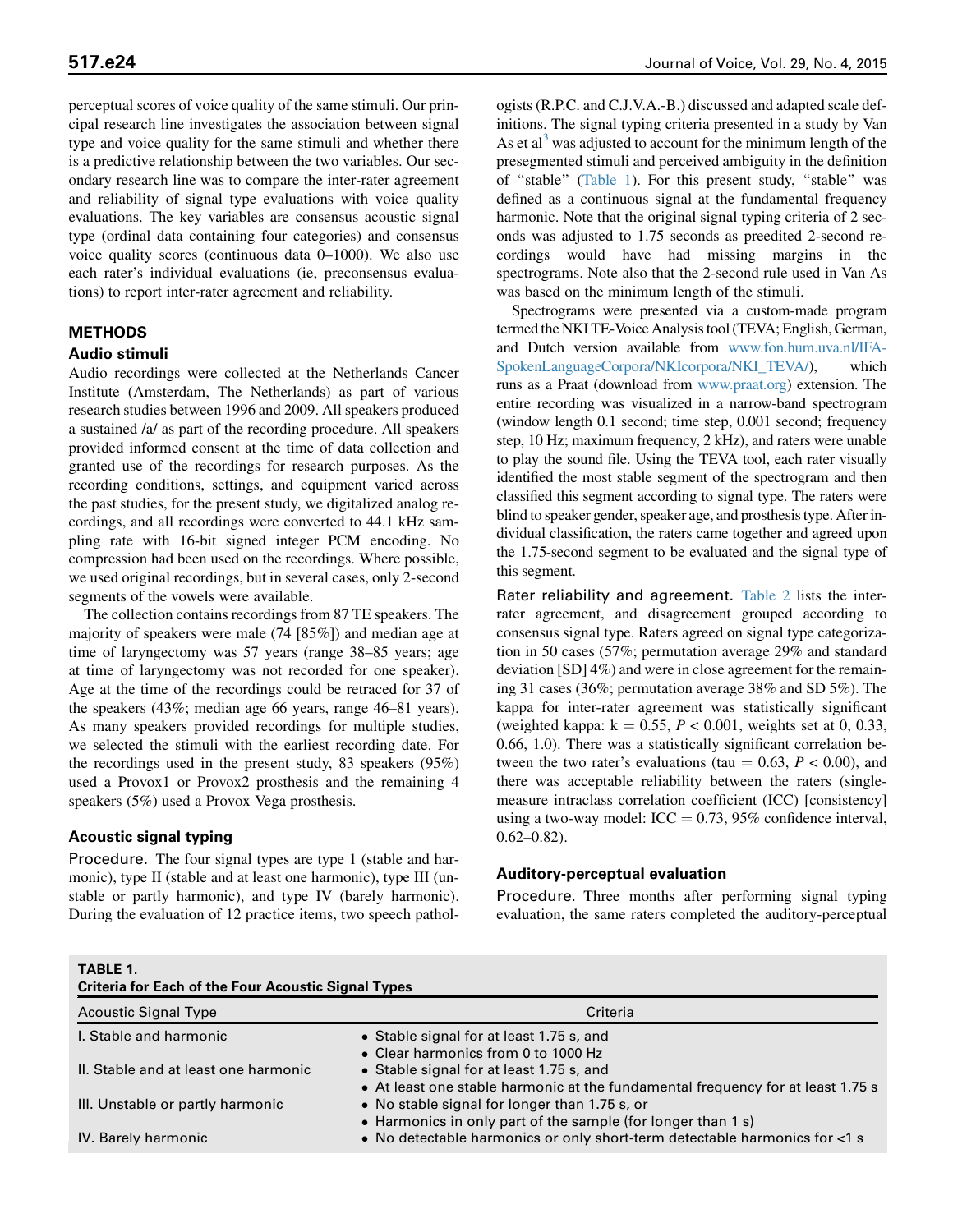#### <span id="page-3-0"></span>TABLE 2. Inter-Rater Agreement and Disagreement for Acoustic Signal Type (AST) Grouped According to Consensus Signal Type

| <b>AST</b> | n  | Exact<br>Agreement<br>(%) | Close<br>Agreement<br>(%) | Disagreement<br>(%) |
|------------|----|---------------------------|---------------------------|---------------------|
|            | 14 | 6(43)                     | 6(43)                     | 2(14)               |
| Ш          | 44 | 25(57)                    | 18 (41)                   | 1(2)                |
| Ш          | 12 | 4(33)                     | 5(42)                     | 3(25)               |
| ı٧         | 17 | 15 (88)                   | 2(12)                     | 0(0)                |
| Total      | 87 | 50 (57)                   | 31 (36)                   | 6(7)                |

Notes: Agreement split into exact agreement (same category selected by raters), close agreement (categories differ by one type), and disagreement (categories differ by two types).

evaluation task. The perceptual variables were based on scales used for the auditory-perceptual evaluation of running speech<sup>[3](#page-7-0)</sup> and those developed for the INFVo (an abbreviation based on the scale's four parameters: impression, noise, fluency and voic-ing).<sup>[8](#page-7-0)</sup> The raters discussed and adjusted scale definitions during the evaluation of 12 practice items. Although several additional parameters were included in the data collection, we restrict our analysis to the parameter ''overall voice quality.''

The raters were blind to all speaker information, including signal-type data. Stimuli were presented in a random order via an online self-paced experiment and raters listened to recordings via a headset. Stimuli were not represented. Raters recorded their evaluations on a computerized visual analog scale built within the TEVA tool. The response scale contained textual anchors at both extremes and did not display tick marks. Raters moved the cursor along the line to the desired location between the two anchors, and the cursor location was then saved as a value between 0 ("least similar to normal") and 1000 (''most similar to normal'').

Scores that differed between the raters by more than 125 points were discussed and rescored in the consensus round. When scores were within the range of agreement, the mean score was considered the consensus score and these cases were not discussed. The value  $\pm 125$  is derived from dividing the scale into four intervals, which corresponds with a fourpoint ordinal equal appearing interval scale. To aid scoring in the consensus round, major and minor tick marks were placed at every 10% and 5% scale distances, respectively. Numeric anchors were displayed at major tick marks.

Rater reliability and agreement. Table 3 lists the interrater agreement and disagreement grouped according to consensus voice quality scores (converted into four ordinal categories). The two rater's scores were in exact agreement (difference  $\leq$ 125 points) in 36 cases (41%) and were in close agreement (difference  $\leq$ 250 points) in the remaining 25 cases (29%). The strength of the correlation between the two raters' individual judgements was statistically significant (tau  $= 0.43$ ,  $P < 0.001$ ), and the reliability between the raters was acceptable (single-measure ICC [consistency] using a two-way model: ICC =  $0.63$ ,  $95\%$  confidence interval,  $0.49 - 0.74$ ).

#### TABLE 3. Inter-Rater Agreement and Disagreement for Voice Quality Scores Grouped According to Consensus Voice Quality Scores (Converted Into Ordinal Categories)

|          |    | Exact     | Close     |              |
|----------|----|-----------|-----------|--------------|
| Voice    |    | Agreement | Agreement | Disagreement |
| Quality  | n  | $(\% )$   | (% )      | (%)          |
| Good     | 15 | 9(60)     | 4(27)     | 2(13)        |
| Fair     | 30 | 13(43)    | 8(27)     | 9(30)        |
| Moderate | 23 | 7(30)     | 7(30)     | 9(39)        |
| Poor     | 19 | 7(37)     | 6(32)     | 6(32)        |
| Total    | 87 | 36(41)    | 25 (29)   | 26 (30)      |

Notes: Agreement split into exact agreement (two scores ± 125), close agreement (two scores  $\pm$  250), and disagreement (two scores differ by  $>250$ ).

#### Statistical analysis

All statistical analyses were completed with the statistics program R (available from [www.r-project.org](http://www.r-project.org)), and P value was set to  $P < 0.05$  for testing main effects. A Bonferroni correction was applied for *post-hoc* comparisons. Although the evaluation task (ie, voice quality vs signal type) and stimuli (ie, auditoryperceptual vs visual) differed between the two measurements, where possible we used statistical tests for dependent samples as the stimuli were derived from the same recordings and the raters were the same for each task.

Relationship between the two variables. The chisquared linear-by-linear test of association for ordinal data was used to test the association between consensus signal type categories and consensus voice quality categories. To do this, the visual analog scale was divided into four equal parts, and the consensus scores were coded into one of four ordinal categories: "good" (>750.75), "fair" (>500.5 and  $\leq$ 750.75), "moderate" (>250.25 and  $\leq 500.5$ ), and "poor" ( $\leq 250.25$ ). To further understand the relationship between the two variables, a nonparametric analysis of variance (Kruskal-Wallis test) with Mann-Whitney test for post-hoc comparisons was used, and we evaluated whether voice quality was a significant predictor of signal type using linear regression.

Comparing proportions of agreement. To compare proportions of inter-rater agreement between the two measures, we used McNemar's nonparametric test for paired samples. That is, we completed two analyses: (1) signal type exact agreement with voice quality exact agreement and (2) signal type agreement (close + exact) with voice quality agreement (close + exact). We used a permutation method (data resampling without replacement,  $n = 100000$  to calculate the level of chance agreement within the data.

#### RESULTS

#### Relationship between signal type and voice quality

Ordinal scores of voice quality. Consensus voice quality scores were converted into a four-point ordinal scale by dividing the visual analog scale into four equal parts and labeled "good," "fair," "moderate," and "poor." The largest category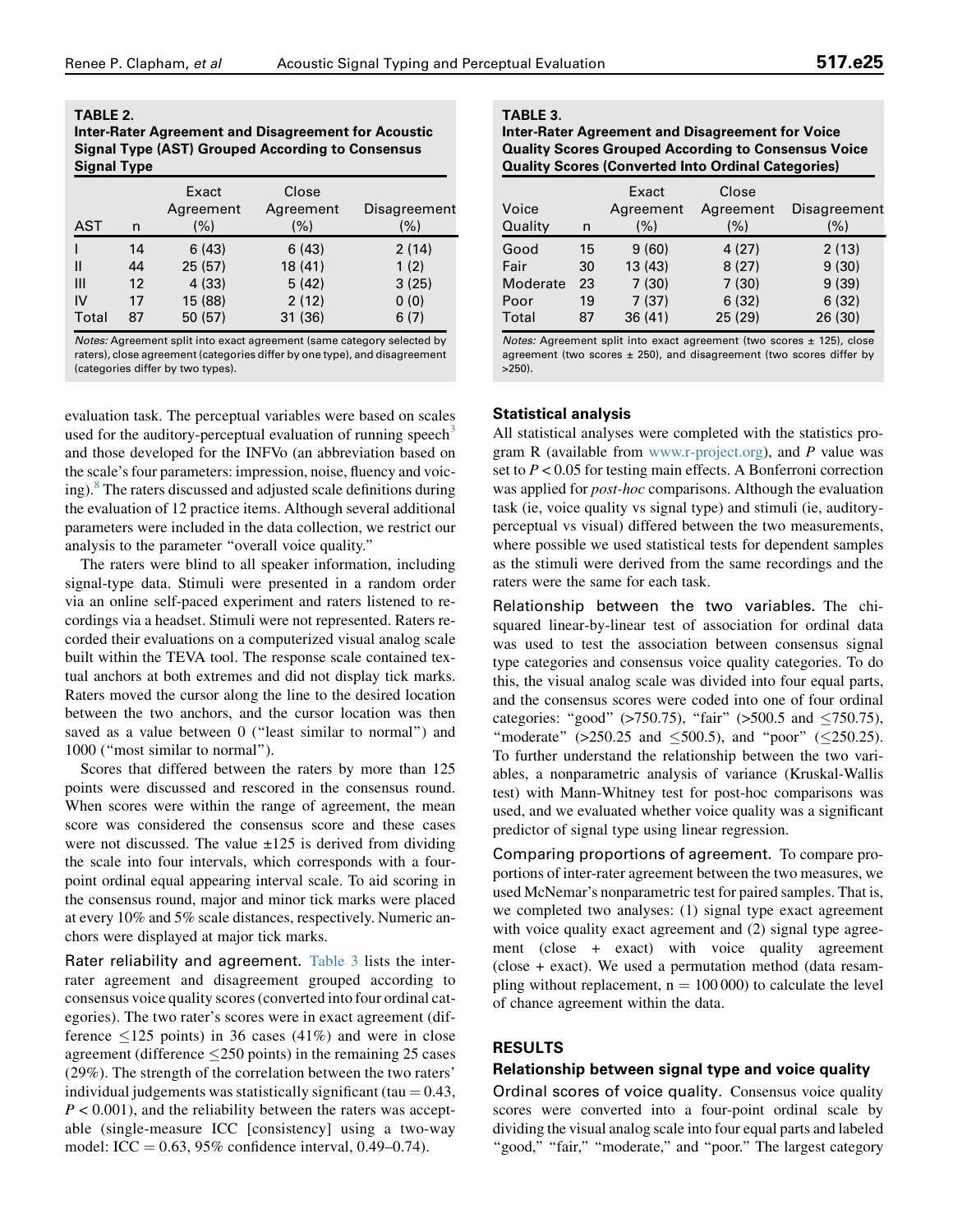was for "fair" (30 cases), and the category with the least num-ber of cases was for "good" (15 cases) ([Tables 2 and 3\)](#page-3-0). The relationship between consensus signal type and consensus ordinal voice quality scores is presented in Figure 1. Results of the kappa statistic indicate low, but statistically significant agreement between the two measures ( $k = 0.22$ ,  $P = 0.004$ ).

A test of the linear-by-linear association for ordinal variables indicates the association between the two variables was significant  $(X^2(1, n = 87) = 29.71, P < 0.001)$ . If we consider signal type (I–IV) as a predictor of voice quality category (good to poor), signal type correctly predicts 38 cases (44%) when the perceptual scale is divided into four equal categories.

Continuous scores of voice quality. To further investigate the relationship between the consensus scores, we performed a nonparametric test of the effect of signal type (ordinal data) on the perceptual scores (continuous data). Kruskal-Wallis test shows that there is a significant main effect of signal type on perceptual scores of voice quality ( $X^2 = 31.4$ ,  $P < 0.05$ ). Mann-Whitney tests ( $P$  set to <0.0083 for multiple comparisons) indicate significant differences in median voice quality scores for signal type categories I–IV, I–III, and I–II.

If signal type is considered pseudo-continuous data, a linear regression analysis indicated that voice quality score significantly predicts acoustic signal types ( $P < 0.001$ ) and explains a statistically significant proportion of the variation (multiple  $R<sup>2</sup> = 0.37, F(1,85) = 49.8, P < 0.001$ .

#### Comparing proportions of rater agreement

McNemar's test revealed no statistically significant difference in proportion of exact inter-rater agreement for perceptual voice



FIGURE 1. Voice quality scores by acoustic signal type. Voice quality data points overlay the boxplot and are coded according to boundaries for converting the continuous scores into categorical data ("good"  $n = 15$ (17%): AST I n = 5, II n = 10; "fair" n = 30 (34%): AST I n = 7, II  $n = 17$ , III  $n = 4$ , IV  $n = 2$ ; "moderate"  $n = 23$  (28%): AST I  $n = 2$ , II n = 12, III n = 5, IV n = 4; "poor" n = 19 (22%): AST II n = 4, III  $n = 4$ , IV  $n = 11$ ). AST, acoustic signal type.

quality scores (41%) and acoustic signal type (58%) (McNemar's  $X^2(1, n = 87) = 3.84, P = 0.05002$ . The difference in proportion of exact/close inter-rater agreement between voice quality measures (70%) and signal type (94%) was significant (McNemar's  $X^2(1, n = 87) = 12.89, P < 0.001$ ).

#### DISCUSSION

Our primary research line was to investigate the association between consensus judgments of signal type and consensus judgments of voice quality for segments of sustained vowel /a/. In terms of data distribution, over half the stimuli (51%) was classified signal type II and the least frequent classification was for signal type III (14%). This distribution pattern is unlike that reported in Van  $As<sup>3</sup>$  $As<sup>3</sup>$  $As<sup>3</sup>$  (signal type IV was the most frequent and type I was the least frequent) and overlaps somewhat with the distribution pattern reported by D'Alatri et al<sup>[4](#page-7-0)</sup> (signal type I was the most frequent and type III was the least frequently occurring category).

To allow comparison between signal type (ordinal data) and voice quality (continuous data), the visual analog scale was divided into four equal parts. More than 60% of stimuli fell in the central ''fair'' and ''moderate'' range with the most frequent category being "fair" (34%) and least frequent category being "good" (17%). Direct comparison of the category frequencies with those in the studies by Van As et al<sup>[3](#page-7-0)</sup> and D'Alatri<sup>[4](#page-7-0)</sup> is not possible as both these studies used a three-point ordinal rating scale. We elected to convert the visual analog scale into four parts as opposed to three in an attempt to maintain the sensitivity of the scale. Converting scores made on a continuous scale into an interval scale is a technique used in researcher (eg, studies by Eadie and Kapsner-Smith,<sup>[9](#page-7-0)</sup> Kreiman and Ger-ratt,<sup>[10](#page-7-0)</sup> Peterson et al,<sup>[11](#page-7-0)</sup> and Wuyts et al<sup>[12](#page-7-0)</sup>).

Figure 1 displays the relationship between signal type and ordinal voice quality scores. Stimuli with signal types III (unstable/some harmonics) and IV (no harmonics/mostly without harmonics) were never rated as having "good" voice quality. Likewise, stimuli with signal type I (stable with clear harmonics) were never rated as having "poor" voice quality. This pattern is similar to that reported by Van  $As<sup>3</sup>$  $As<sup>3</sup>$  $As<sup>3</sup>$  where the two extreme signal types never cooccurred with the opposite perceptual extreme when a three-point ordinal scale was used. In line with Van As' study comparing signal type of vowels and voice quality of running speech, we also found a statistically significant linear association between signal type and voice quality (ordinal scores) for the same stimuli. The strength of the agreement between the two variables, however, was low. It is clear from Figure 1 that signal type II co-occurs with a broad range of the quality scale (predominately "fair" to "poor"). Excluding stimuli with signal type II from the kappa analysis results in increased agreement (from  $k = 0.22$  to 0.31).

Less than half of the ordinal voice quality scores can be correctly predicted by signal type. This highlights that our division of the perceptual scale into four equally spaced intervals may be too simplistic and an alternative division with unequal intervals may more accurately reflect severity (eg, studies by Lopes et al<sup>[13](#page-7-0)</sup> and Yu et al<sup>14</sup>) and increase the strength of the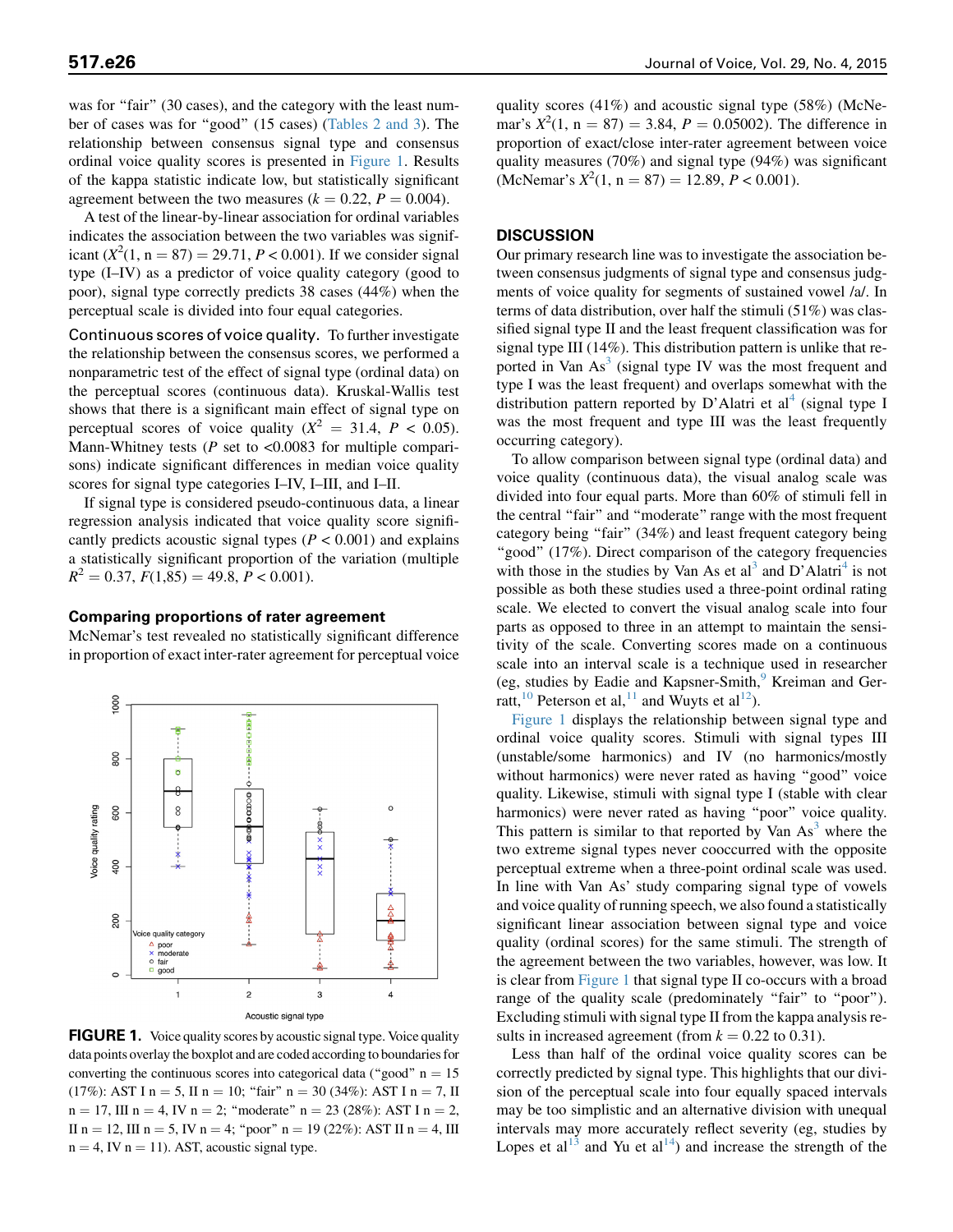agreement between the two scales. However, we also completed exploratory analyses of signal type on continuous voice quality data and found a statistically significant main effect. The posthoc analysis revealed that voice quality median scores differed for three of the signal type comparisons: only quality scores for signal type I could be differentiated from the other signal types.

As far as we are aware, only the study by D'Alatri et  $al<sup>4</sup>$  $al<sup>4</sup>$  $al<sup>4</sup>$  has found significant differences between adjoining signal types and that was only for types III and IV. We hypothesize that the broad definition of signal type II and the ''and/or'' criteria for signal type III results in high levels of variability in the data. This is in line with the result from our previous study in which signal types II and III were the most difficult to predict using acoustic measures.<sup>[15](#page-7-0)</sup>

Our secondary research line was to compare the proportion of inter-rater agreement and the reliability of signal type evaluations with voice quality evaluations. Our primary argument for using the proportion of exact and proportion of close agreement as indices of agreement is that these measures can be applied to both continuous and ordinal data and allow us to directly compare proportions between the two scales. The drawback of this measurement method is that it does not take chance agreement between the two raters into consideration. We decided against converting individual voice quality scores into ordinal scores as this would not account for the situation where scores differ by a few points but fall either side of a cut-off point.

Before discussing the comparison results, we discuss the inter-rater agreement data for first signal type then voice quality. For signal type, the inter-rater disagreements were between signal types I–III ( $n = 4$ ) and II–IV ( $n = 2$ ). In no case was the disagreement larger than two categories (only possible for signal types I or IV). In no cases did the two raters disagree on signal type IV stimuli ([Table 2](#page-3-0)). In terms of patterns of agreement, agreement was largest for signal types II and IV. This is most likely a reflection of the number of signal type II stimuli and that signal type IV is an easily identified category. However, because of the procedure used for data collection, we are unable to state whether the disagreement occurred because of differences in categorization (ie, identification of signal type) or because of differences in segment selection. In a future experiment, these two aspects might be separated by asking the raters to agree which 1.75 segment should be evaluated for signal type and only then do the individual ratings of signal type.

For voice quality, 61 (70%) of the rating pairs were in exact or close agreement. Scores in the center of the scale had higher counts of disagreement than scores at the extremes of the scale [\(Table 3\)](#page-3-0). The strength of the association between the two raters' evaluations was statistically significant. Although the inter-rater agreement results indicated statistically significant levels of agreement and that the evaluations were made above chance level agreement, the results highlight that similar to perceptual evaluation, signal typing remains a subjective task and hence why consensus evaluations should be used in the clinical and research setting (for all subjective tasks) where possible.

Concerning differences in the proportion of inter-rater agreement between the two measures, although the proportions of agreement were higher for judgements of signal type than voice quality (exact agreement: 58% and 41% and close agreement: 94% and 70%, respectively), this difference was statistically significant for measures of close agreement. For measures of exact agreement, the results were just beyond the set level of statistical significance. That the proportions of agreement are larger for signal typing data is not an unexpected result; the signal typing task requires each rater to select one of four described categories (ie, 25% agreement due to chance), whereas in the voice quality task, the scale does not force the rater to select a category and textual anchors are only provided at the scale extremes. Although the proportion of close agreement on signal type was significantly higher than for voice quality, because of differences in the scales, the distances are not equal between the two variables and as such are difficult to compare directly. That is, close signal type agreement means that the scores differ by a maximum of  $\frac{1}{2}$  the "scale," whereas close voice quality agreement means that the scores differ by a maximum of ¼ of the scale.

Regarding the inter-rater reliability for the two measures, the reliability for both variables was significant but stronger correlations were found for signal type measures than voice quality measures. This is not surprising as the signal type variable requires the rater to make a forced choice from four options with each option having some criteria, whereas the voice quality scale is on a visual analog scale without textual anchors over the continuum of the scale. Compared with other studies of perceptual voice quality using ordinal scoring systems, the signal type results are similar to the average correlation value reported in a study by Shrivastav et  $al<sup>16</sup>$  $al<sup>16</sup>$  $al<sup>16</sup>$  for evaluations of breathiness on a five-point scale (average Tau, 0.64) and are lower than the coefficient reported in a study by Karnell et  $al<sup>17</sup>$  $al<sup>17</sup>$  $al<sup>17</sup>$  for the Grade scale on a four-point scale (Spearman  $= 0.85$ ).

The ICC values for the two variables are stronger for signal type variable than the voice quality variable (0.73 and 0.63, respectively). Compared with other studies, the reliability results are lower than that reported in a study by Nemr et  $al^{18}$  $al^{18}$  $al^{18}$ for a three-point scale to evaluate Grade from the GRBAS (Grade, Roughness, Breathiness, Asthenia, Strain) scale for healthy control and speakers with dysphonia (ICC  $= 0.88$ ) and that reported in a study by Zraick et  $al<sup>19</sup>$  $al<sup>19</sup>$  $al<sup>19</sup>$  for the Grade part of the GRBAS (ICC  $= 0.66$ ). Although agreement and reliability data are low, the procedure used to collect data (ie, consensus scores) is a technique that can be used in the clinical situation.

The results suggest that signal typing in its current form can be used as part of a multidimensional assessment of voice quality predominately as a way to categorize voice quality and serve as a decision making tool on acoustic analysis. We anticipate that future work will consider updating the signal type definitions by including signal subtypes for types II and III (eg, differentiation between types that contain continuous flat harmonics and types that contain continuous fluctuating harmonics). Part of this difficulty may be due to the variability in TE speech, that is, type III instability can be caused by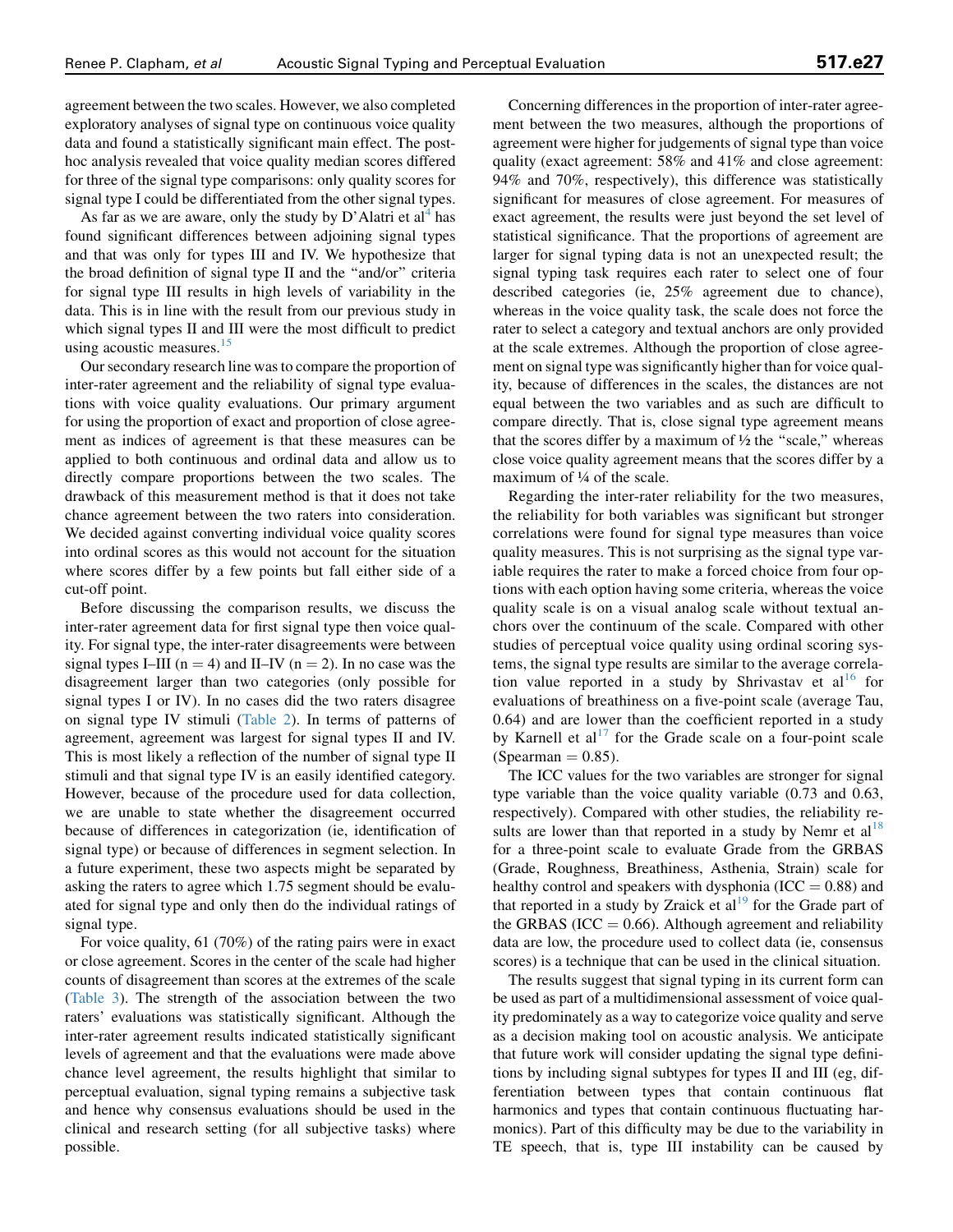hypertonicity or hypotonicity, which both sound very different to a listener. However, in terms of signal typing serving as a basis for further acoustic analysis, type III would indicate that there is not stable fundamental frequency, and this should be considered when acoustic analyses are carried out.

This present study is part of our efforts to automate subjective evaluation of speech and voice quality so they can complement a clinician's evaluation. To this end, we have already begun work on automating signal type based on acoustic informa- $\frac{15}{3}$  $\frac{15}{3}$  $\frac{15}{3}$ . We envisage that signal typing could be a useful component in the multidimensional evaluation of voice quality, and when paired with automatic acoustic data, predicted perceptual scores, and observed perceptual scores, a clinician can have a ''voicegram'' of the speaker that can be printed and kept in a patient's file for comparison with other patients and assessment of treatment results. We are currently developing a function within the TEVA application to produce a ''voicegram'' of a speaker, which contains several automated acoustic measures and can display the predicted acoustic signal type (Figure 2 for a concept voicegram).



FIGURE 2. Concept version of the voicegram. The print displays (from top down) speaker code, date of print, observed signal type and voice quality score, computed signal type and voice quality score, waveform (box 1) and central 10 ms from waveform (box 2), spectrogram of predetermined segment used for signal typing and perceptual evaluation (box 3), pitch contour (box 4), and long-term average spectrum (Ltas) (box 5).